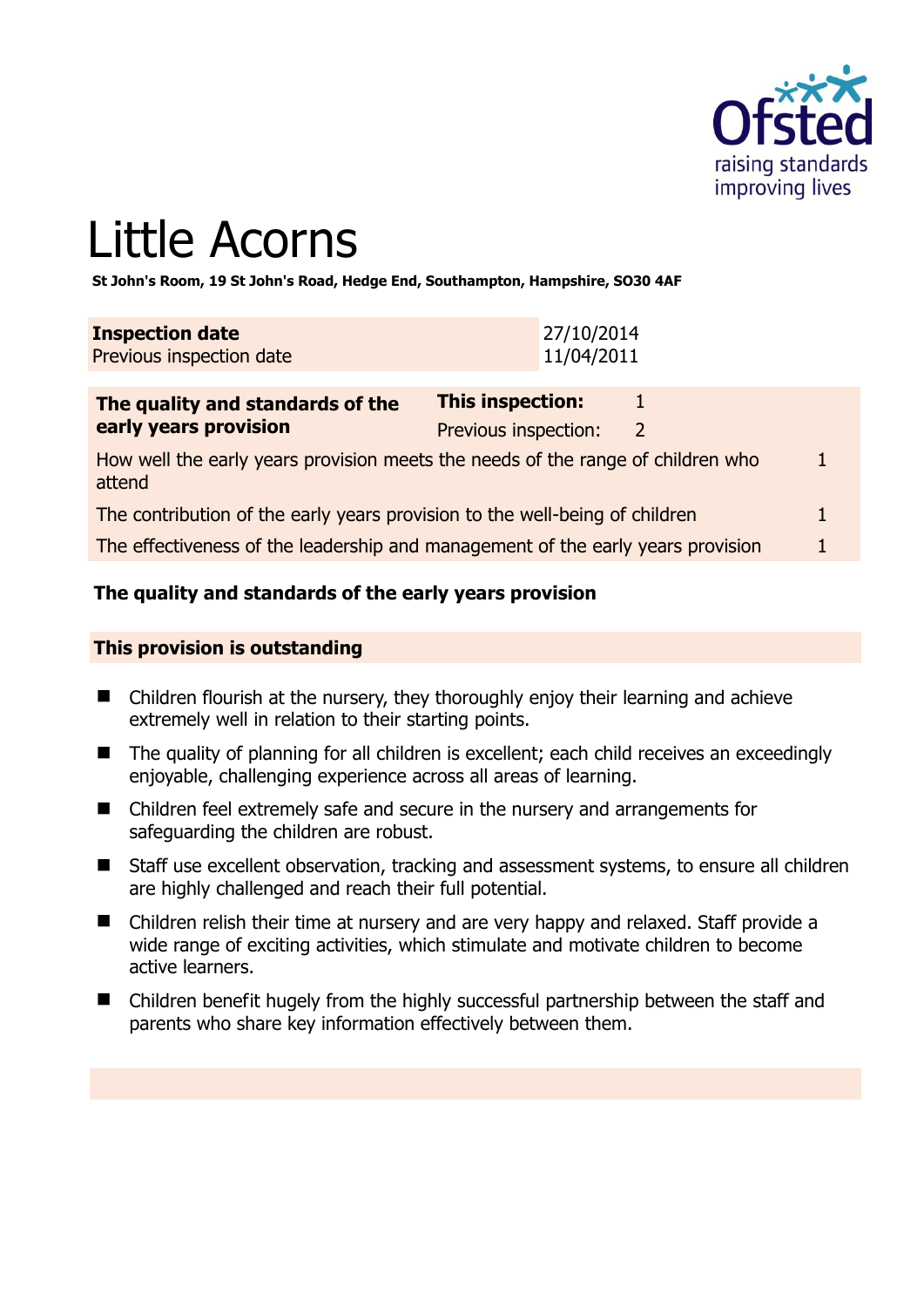# **Information about this inspection**

Inspections of registered early years provision are:

- $\bullet$  scheduled at least once in every inspection cycle the current cycle ends on 31 July 2016
- scheduled more frequently where Ofsted identifies a need to do so, for example where provision was previously judged inadequate
- **•** brought forward in the inspection cycle where Ofsted has received information that suggests the provision may not be meeting the legal requirements of the Early Years Foundation Stage or where assessment of the provision identifies a need for early inspection
- **•** prioritised where we have received information that the provision is not meeting the requirements of the Early Years Foundation Stage and which suggests children may not be safe
- scheduled at the completion of an investigation into failure to comply with the requirements of the Early Years Foundation Stage.

The provision is also registered on the voluntary and compulsory parts of the Childcare Register. This report includes a judgment about compliance with the requirements of that register.

# **Inspection activities**

- The inspector discussed the format of the inspection on arrival.
- $\blacksquare$  The inspector invited the manager to carry out a joint observation.
- The inspector looked at children's online assessment records and sampled some documentation.
- The inspector took account of the written views of parents and those spoken to on the day.
- The inspector observed activities in the indoor and the outdoor learning environments.

**Inspector** 

Alison Large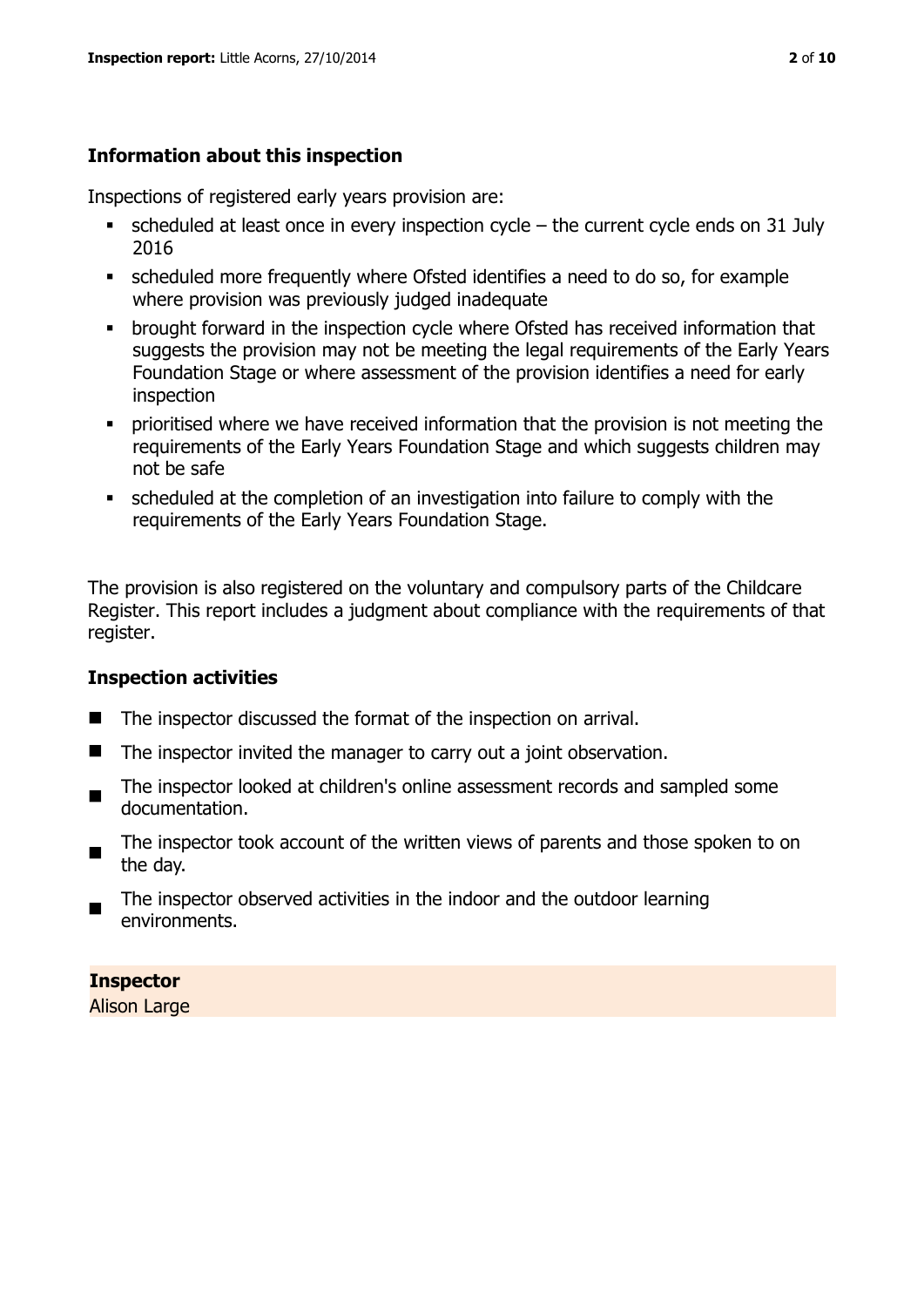# **Full report**

#### **Information about the setting**

Little Acorns Day Nursery registered in 1997 and is one of two privately owned settings. The nursery operates from a converted parish hall in the Hedge End area of Southampton. The premises have two floors and is used solely by the nursery. There is a fully enclosed outdoor play area. The nursery is open each weekday from 7.30am to 6pm for 51 weeks of the year. There are 118 children in the early years age range on roll and the provider receives funding for the provision of free early education for children aged two, three and four years. The provision is registered on the Early Years Register and both the compulsory and voluntary parts of the Childcare Register. The nursery supports children with special educational needs and/or disabilities and children learning English as an additional language. There are 17 staff employed to work with the children; 16 staff hold a relevant qualification, including two at level 6. One staff member is currently working towards a childcare qualification.

#### **What the setting needs to do to improve further**

#### **To further improve the quality of the early years provision the provider should:**

**P** provide added opportunities in the outdoor area for children to explore, build and role play, to further enhance their learning.

#### **Inspection judgements**

#### **How well the early years provision meets the needs of the range of children who attend**

Children flourish at the nursery. They thoroughly enjoy their learning and achieve extremely well in relation to their starting points. Children are thriving and achieving their full potential under the care of the extremely knowledgeable and inspirational staff team. Staff very skilfully support children to take ownership of their environment by enabling them to make the choices about what they need and how they are going to achieve it. Older children are extremely engaged in their learning and younger children are cared for very well. The staff team create a challenging and stimulating environment, where the atmosphere is extremely positive and encouraging. Throughout the nursery, children are making excellent progress in all areas of development. The nursery use an excellent online system for assessment and planning to ensure activities and learning experiences fully support children's interests and the next steps in their learning. The monitoring of children's progress towards all the early learning goals is extremely effective. The excellent online tracking system enables staff to skilfully track the progress of all the children attending the nursery across the seven areas of learning. This enables staff to highlight if any child is below or above average for their age and stage of development, and plan accordingly. All children enjoy many opportunities to choose, participate and become independent in their play, which benefits their future learning. Children develop excellent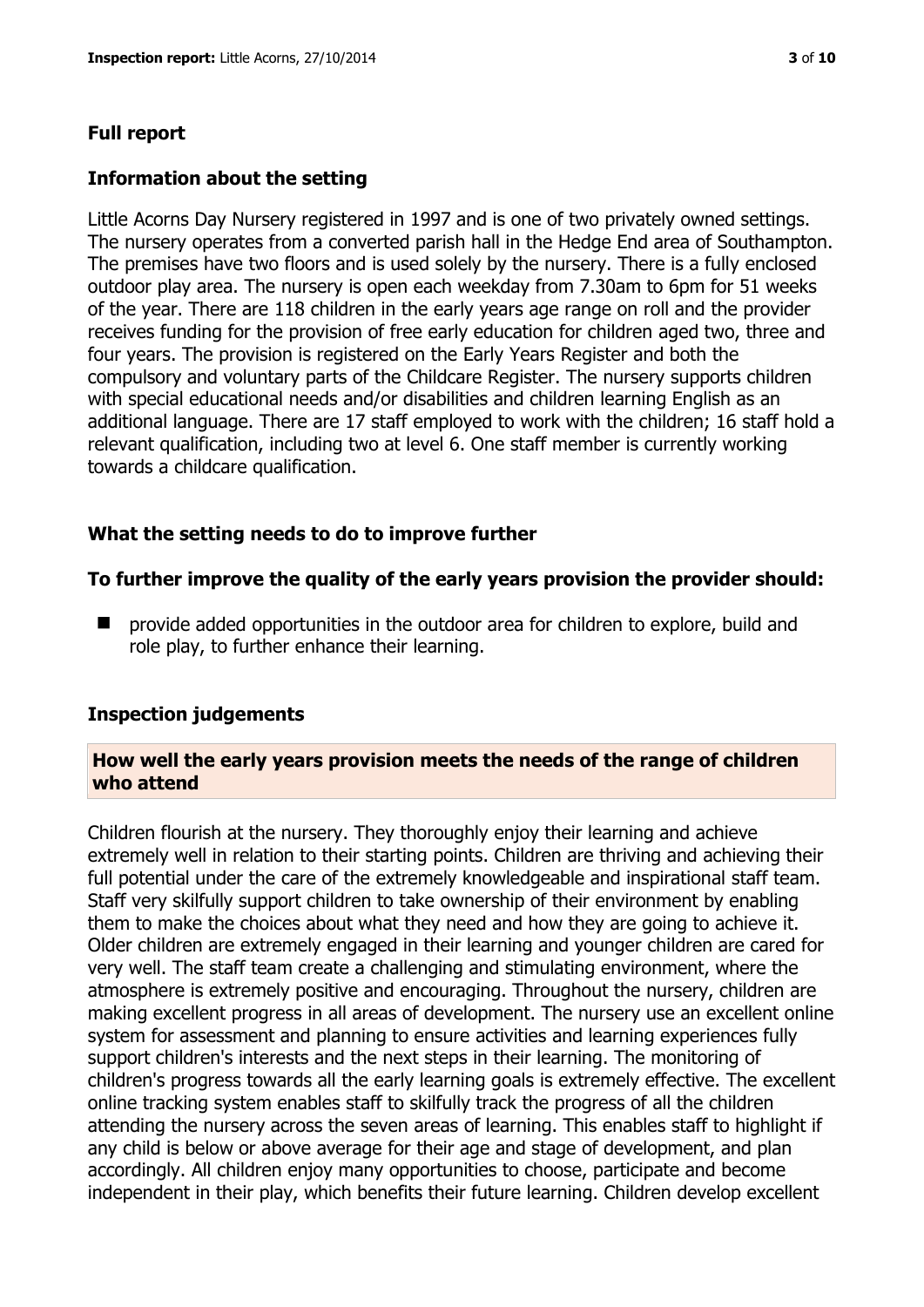communication skills and chat happily both to one another and to adults. Staff support children extremely well, by offering praise and encouragement and they show an excellent understanding of children's individual learning needs. Staff demonstrate excellent teaching methods as they interact and sit at the children's level, maintaining eye contact. They interact with the children extremely well using excellent questioning skills to extend knowledge, giving children time to think and respond. All children relish their time at nursery and are very happy and relaxed. They thoroughly enjoy a wide range of exciting activities that stimulate and motivate them.

Children are very active learners. Staff enable the children to develop new skills and grow in confidence and rise to the challenge of trying something new. Younger children are beginning to use tools, such as rollers or paint brushes with confidence. Older children are becoming confident in counting and naming colours and shapes, and the oldest are progressing to writing their own name and understanding simple mathematical concepts. Children are developing a range of skills, such as putting on their own coats and shoes, pouring their own drinks, and helping to tidy up. Staff provide children with extensive opportunities to explore their senses through high quality experiences. Staff skilfully use these learning experiences to talk to the children about the activity. For example, children in the pre-school and toddler room are able to make their own play dough. Children discussed the process as they poured, mixed and created the dough. Children added colours to the dough to discover what happened when they mixed it all together. They discussed the colours, textures and smells with staff. This excellent interaction exposes children to new language and develops their thinking and communication skills. The babies were able to discover the textures of paint, sand and a whipped dessert. They were able to use their hands to mix and feel, or crawl in, with excellent support offered by staff. Staff demonstrate an extremely secure knowledge and understanding of how children learn. As a result, children are very enthusiastic, develop a highly positive attitude to their learning, and learn to work alongside their peers extremely well.

The nursery has implemented the progress check for two-year-old children very successfully and all related documentation is in place. Excellent strategies are in place to involve parents in their children's learning. Through the highly effective online assessment, and recording of children's progress, parents receive a very clear picture of where their children are in their learning. This actively encourages parents to be involved in their child's learning and development. Parents receive excellent information about the life of the nursery via the notice boards, newsletters, parent meetings and through daily chats to staff.

# **The contribution of the early years provision to the well-being of children**

Children demonstrate that they feel extremely secure and safe in the nursery experiencing a sense of belonging, fostered by excellent care from staff and a superb range of resources. An excellent key-person system is in place, which enables all children to develop independence and be ready for the next stages in their learning. Children build very strong emotional and trusting relationships with their key person and this close relationship helps children develop high levels of self-esteem and confidence. Staff provide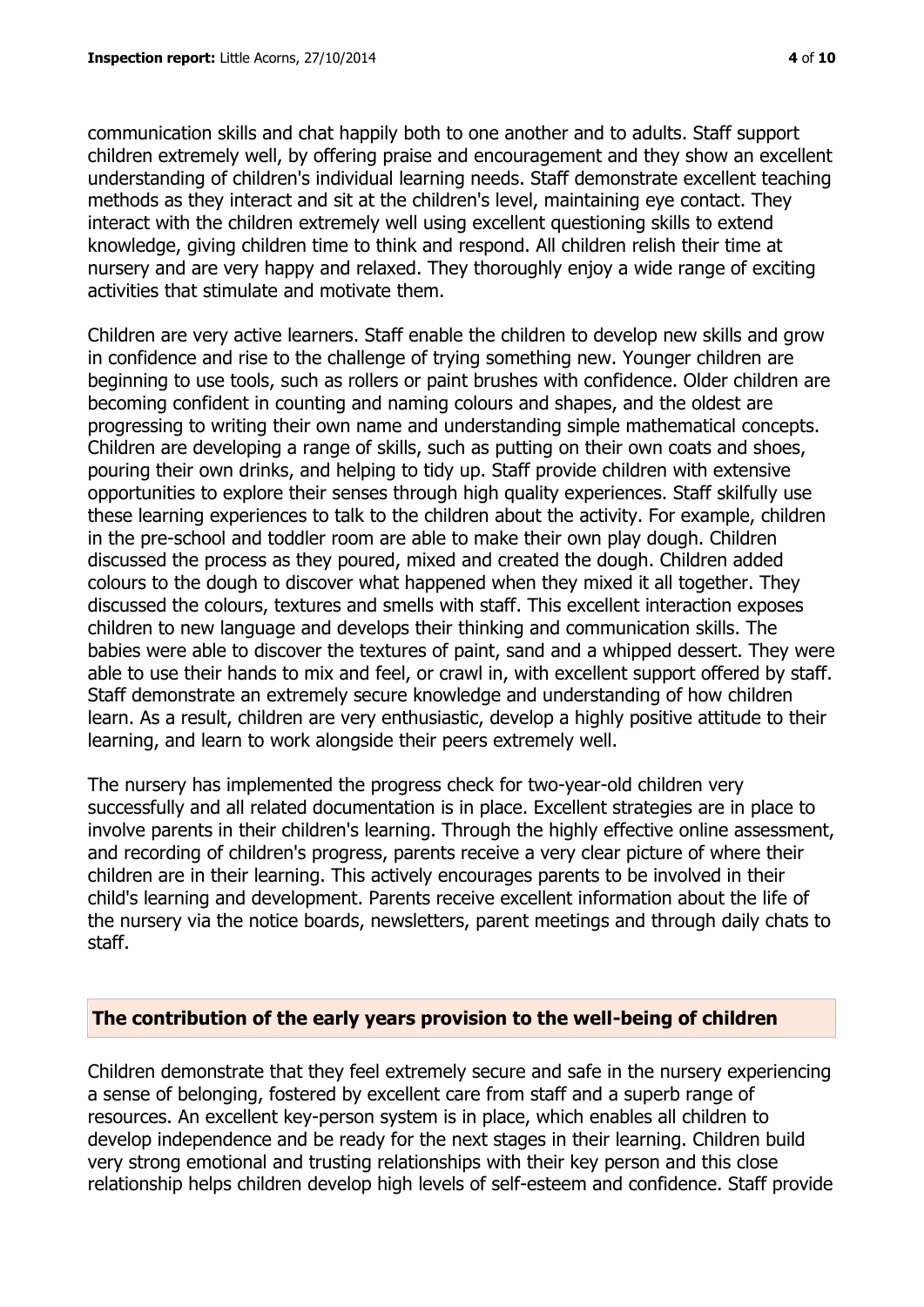all children with lots of opportunities to learn and explore within the outside environment. Older children access the garden area throughout the day. Babies and young children have excellent opportunities to access their own outside area during the session, and also the garden with the older children. Children have extensive opportunities to be active and master new skills as they learn to manipulate and pedal trikes, and climb the steps of the low-level slides. Staff offer lots of encouragement as children independently step up and climb the slide. Staff provide children with many opportunities and space to take safe risks under their very close supervision.

The nursery provides an excellent variety of healthy, nutritious snacks and meals, which are all prepared on the premises. The cook caters well for children with special dietary requirements or allergies, to ensure the nursery meets all children's dietary needs. Excellent systems are in place to inform staff of any health or dietary conditions the children may have. Children benefit hugely from the carefully balanced selection of food offered to them. Excellent interaction and encouragement from the staff help those who are struggling to obtain the confidence to try to cut their own food with their knife. Staff place their hands over the children's hands to offer additional support. Young children relish the opportunity to feed themselves as they use they own spoons and forks. This helps to enhance their hand-to-eye coordination preparing them extremely well for their next stages in development. Children learn about very good hygiene routines and from a young age can independently take themselves to wash their hands. They all know that they must wash their hands after using the toilet, before eating and after messy play. Children develop an excellent awareness of tooth brushing routines and how these contribute to their good health. Excellent systems are in place for behaviour management. Throughout the nursery children play extremely happily alongside each other and demonstrate excellent turn-taking skills as they share the resources. Children know what staff expect of them and are very confident to make their own choices and decisions. This demonstrates staff are extremely effective in supporting children's growing understanding of how to behave in order to keep themselves and those around them safe.

One of the nursery's many strengths is how staff coordinate the children's move between rooms within the nursery. Staff keep parents informed throughout the process to ensure they know what is happening. They invite parents to visit the next age group to get to know the staff before their child moves up. All staff are committed to making sure the changeover to the different age groups is as smooth as possible for each child. Excellent procedures are also in place to ease the move to school. Staff have developed superb partnerships with the local schools the children move to. Staff invite the teachers to visit the nursery to enable children to become familiar with the new faces in readiness for going to school. Staff have sought excellent information about the schools to enable them to provide children with resources, such as books and photographs. This high quality organisation ensures children are extremely well prepared for school.

# **The effectiveness of the leadership and management of the early years provision**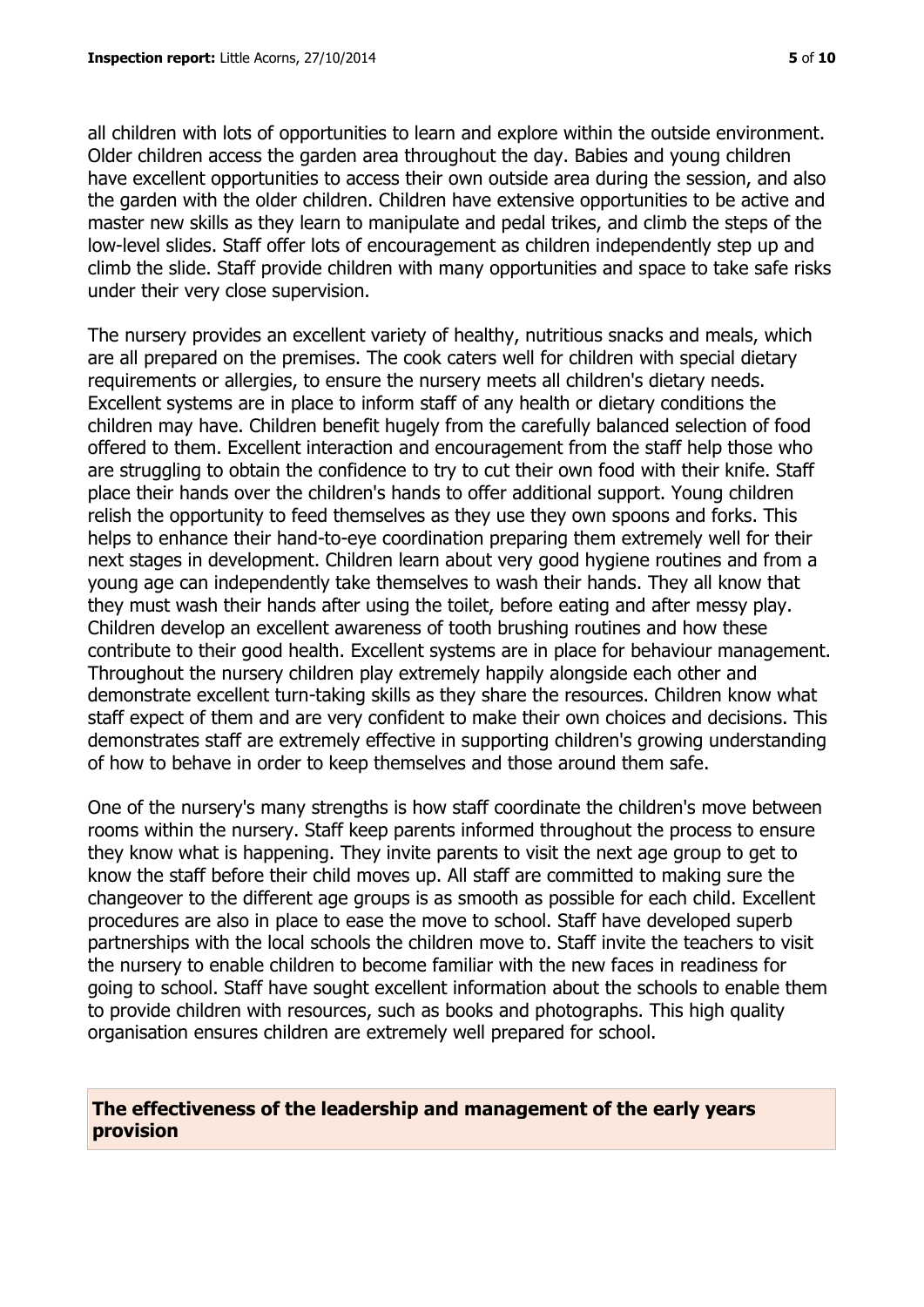The leadership and management of the nursery is excellent. The management team works highly effectively together to undertake high-quality supervision for the staff team. This excellent monitoring of staff promotes and achieves consistency across the nursery and as a result, the outcomes for the children are greatly improved. Arrangements for safeguarding children are robust. All staff undertake training in child protection. Consequently, they have a very good understanding of safeguarding procedures, their roles and responsibilities, and of how to protect children. The management team ensure extremely robust and secure recruitment and induction procedures are in place. These systems ensure the nursery is meeting their responsibilities concerning the safeguarding and welfare requirements of the Early Years Foundation Stage. This means well-qualified and suitably vetted individuals are caring for children. The management team have high aspirations for quality. This is evident through ongoing improvement in all areas, in close consultation with staff, parents and children. There are excellent systems in place to monitor and evaluate the nursery, to identify strengths and areas for development. For example, management has plans to lay an all-weather surface in the garden and provide extra resources in the outside area to make it even more exciting for the children. Staff promote equality and diversity highly successfully. As a result, all children are included and supported extremely well.

The superb partnership between the nursery staff and parents ensures key information is shared between them effectively. The staff inform parents about daily routines, their children's progress and the activities their children have taken part in. Parents expressed enormous confidence in the very high standards of care, communication and their child's preparation for the future. They praise the wonderful staff and commented on how nurturing and caring staff are, and how extremely happy they are with the progress their children are making. Partnerships with other settings the children attend are excellent. Staff liaise extremely well with the other providers of the Early Years Foundation Stage, which results in a fully shared approach to children's care and learning.

#### **The Childcare Register**

| The requirements for the compulsory part of the Childcare Register are | Met |
|------------------------------------------------------------------------|-----|
| The requirements for the voluntary part of the Childcare Register are  | Met |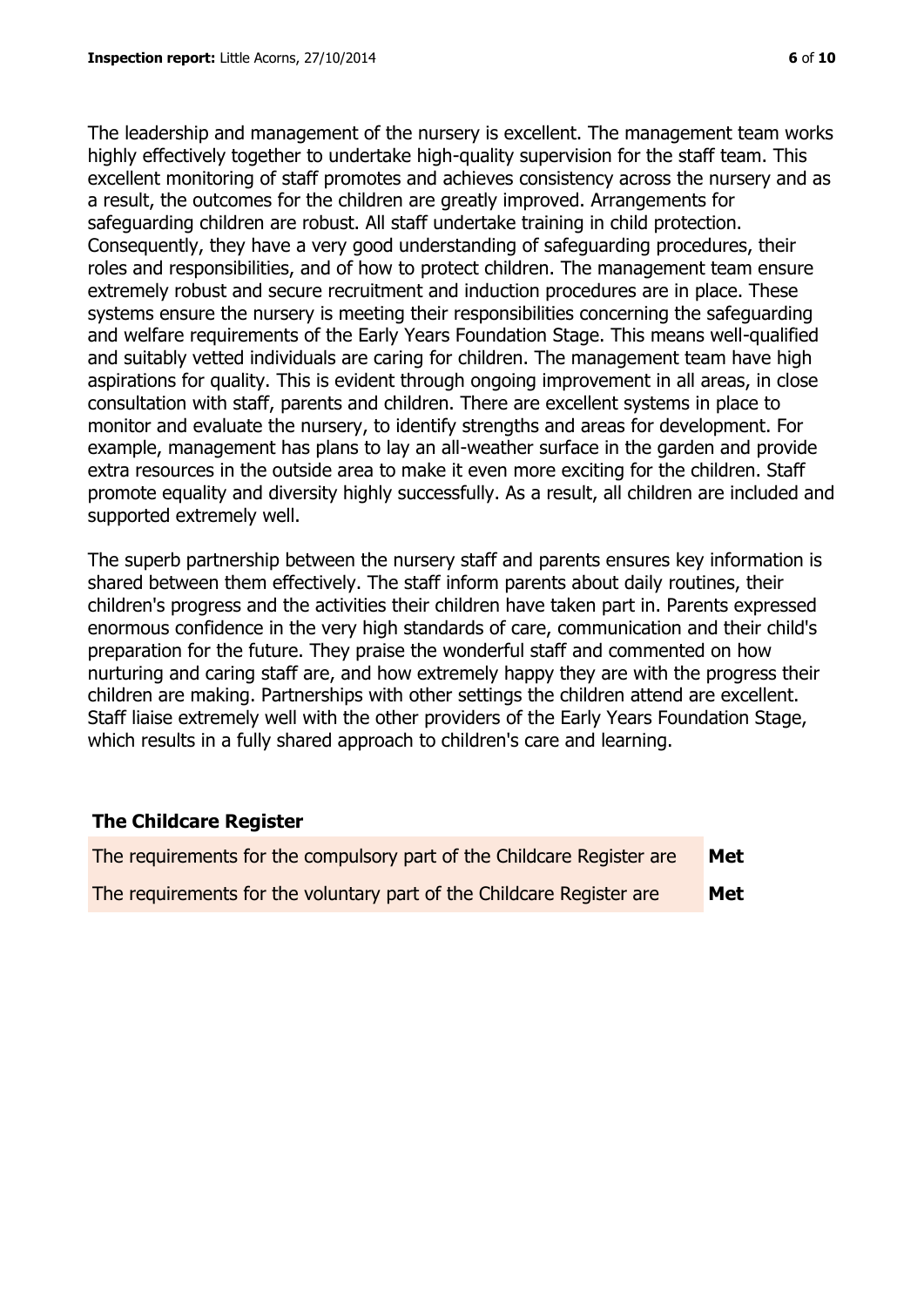# **What inspection judgements mean**

# **Registered early years provision**

| <b>Grade</b> | <b>Judgement</b>        | <b>Description</b>                                                                                                                                                                                                                                                                                                                                                                                |
|--------------|-------------------------|---------------------------------------------------------------------------------------------------------------------------------------------------------------------------------------------------------------------------------------------------------------------------------------------------------------------------------------------------------------------------------------------------|
| Grade 1      | Outstanding             | Outstanding provision is highly effective in meeting the needs<br>of all children exceptionally well. This ensures that children are<br>very well prepared for the next stage of their learning.                                                                                                                                                                                                  |
| Grade 2      | Good                    | Good provision is effective in delivering provision that meets<br>the needs of all children well. This ensures children are ready<br>for the next stage of their learning.                                                                                                                                                                                                                        |
| Grade 3      | Requires<br>improvement | The provision is not giving children a good standard of early<br>years education and/or there are minor breaches of the<br>safeguarding and welfare requirements of the Early Years<br>Foundation Stage. We re-inspect nurseries and pre-schools<br>judged as requires improvement within 12 months of the date<br>of inspection.                                                                 |
| Grade 4      | Inadequate              | Provision that is inadequate requires significant improvement<br>and/or enforcement action. The provision is failing to give<br>children an acceptable standard of early years education and/or<br>is not meeting the safeguarding and welfare requirements of<br>the Early Years Foundation Stage. It will be monitored and<br>inspected again within six months of the date of this inspection. |
| Met          |                         | There were no children present at the time of the inspection.<br>The inspection judgement is that the provider continues to<br>meet the requirements for registration.                                                                                                                                                                                                                            |
| Not met      |                         | There were no children present at the time of the inspection.<br>The inspection judgement is that the provider does not meet<br>the requirements for registration.                                                                                                                                                                                                                                |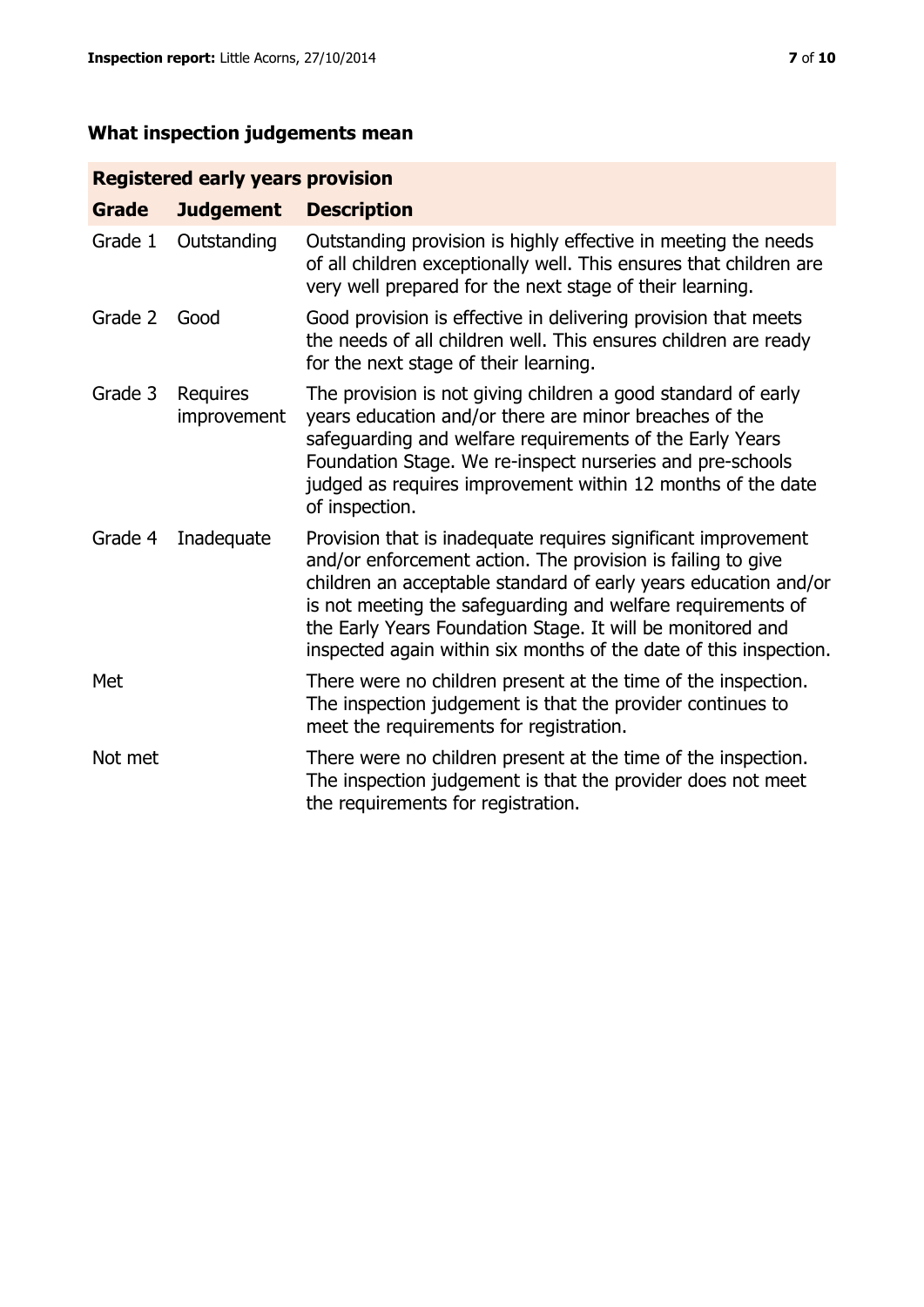#### **Inspection**

This inspection was carried out by Ofsted under sections 49 and 50 of the Childcare Act 2006 on the quality and standards of provision that is registered on the Early Years Register. The registered person must ensure that this provision complies with the statutory framework for children's learning, development and care, known as the Early Years Foundation Stage.

#### **Setting details**

| <b>Unique reference number</b>     | 509573                    |
|------------------------------------|---------------------------|
| <b>Local authority</b>             | Hampshire                 |
| <b>Inspection number</b>           | 836919                    |
| <b>Type of provision</b>           | Full-time provision       |
| <b>Registration category</b>       | Childcare - Non-Domestic  |
| <b>Age range of children</b>       | $0 - 8$                   |
| <b>Total number of places</b>      | 60                        |
| Number of children on roll         | 118                       |
| <b>Name of provider</b>            | Little Acorns Partnership |
| <b>Date of previous inspection</b> | 11/04/2011                |
| <b>Telephone number</b>            | 01489 795860              |

Any complaints about the inspection or the report should be made following the procedures set out in the guidance *'Complaints procedure: raising concerns and making complaints* about Ofsted', which is available from Ofsted's website: www.ofsted.gov.uk. If you would like Ofsted to send you a copy of the guidance, please telephone 0300 123 4234, or email enquiries@ofsted.gov.uk.

# **Type of provision**

For the purposes of this inspection the following definitions apply:

Full-time provision is that which operates for more than three hours. These are usually known as nurseries, nursery schools and pre-schools and must deliver the Early Years Foundation Stage. They are registered on the Early Years Register and pay the higher fee for registration.

Sessional provision operates for more than two hours but does not exceed three hours in any one day. These are usually known as pre-schools, kindergartens or nursery schools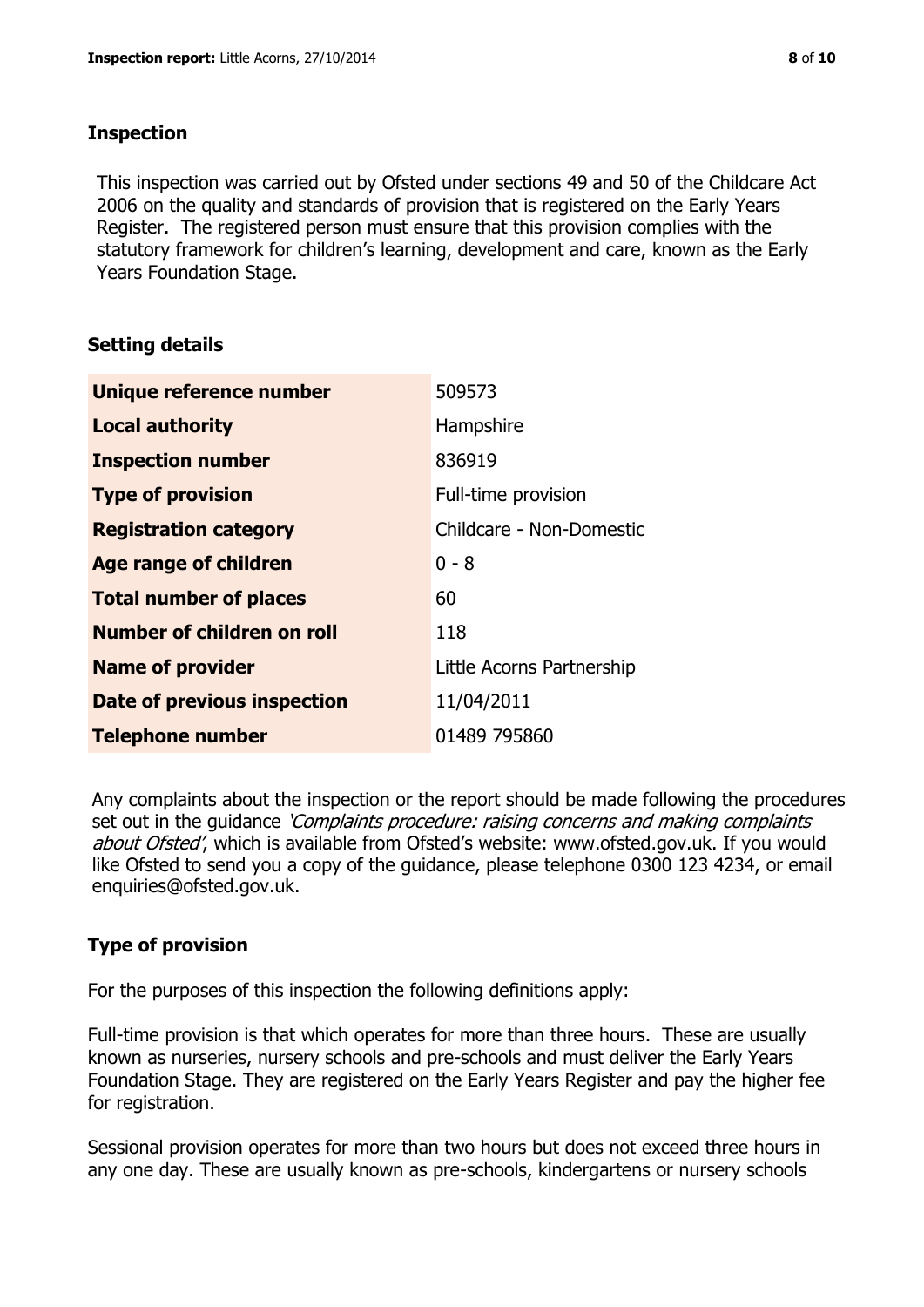and must deliver the Early Years Foundation Stage. They are registered on the Early Years Register and pay the lower fee for registration.

Childminders care for one or more children where individual children attend for a period of more than two hours in any one day. They operate from domestic premises, which are usually the childminder's own home. They are registered on the Early Years Register and must deliver the Early Years Foundation Stage.

Out of school provision may be sessional or full-time provision and is delivered before or after school and/or in the summer holidays. They are registered on the Early Years Register and must deliver the Early Years Foundation Stage. Where children receive their Early Years Foundation Stage in school these providers do not have to deliver the learning and development requirements in full but should complement the experiences children receive in school.